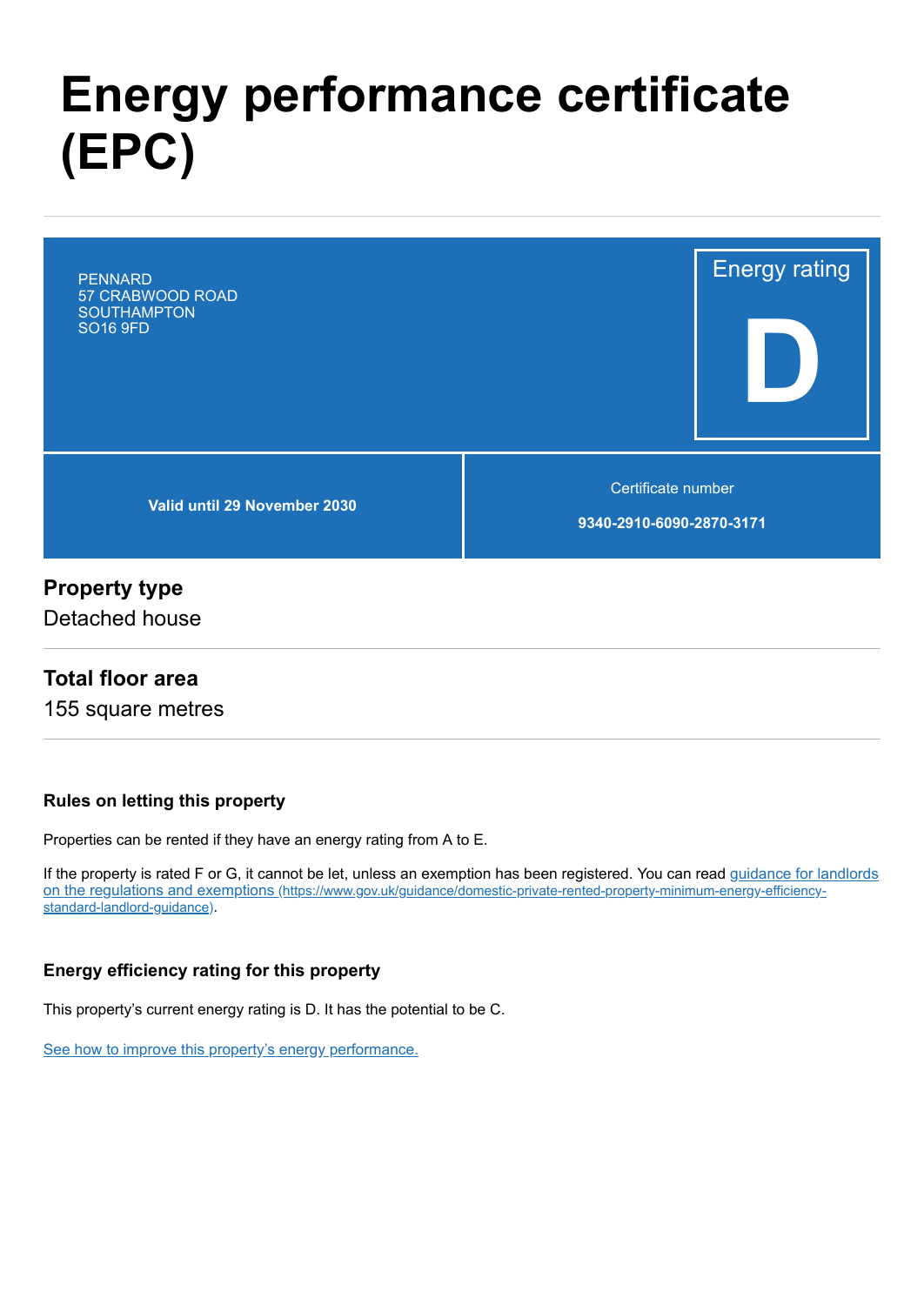| <b>Score</b> | <b>Energy rating</b> |    | <b>Current</b> | <b>Potential</b>   |
|--------------|----------------------|----|----------------|--------------------|
| $92 +$       | А                    |    |                |                    |
| 81-91        | Β                    |    |                |                    |
| 69-80        | $\mathbf C$          |    |                | 75 <br>$\mathbf C$ |
| 55-68        |                      | 60 | D              |                    |
| 39-54        | Е                    |    |                |                    |
| $21 - 38$    | F                    |    |                |                    |
| $1 - 20$     |                      | Q  |                |                    |

The graph shows this property's current and potential energy efficiency.

Properties are given a rating from A (most efficient) to G (least efficient).

Properties are also given a score. The higher this number, the lower your carbon dioxide (CO2) emissions are likely to be.

The average energy rating and score for a property in England and Wales are D (60).

#### **Breakdown of property's energy performance**

This section shows the energy performance for features of this property. The assessment does not consider the condition of a feature and how well it is working.

Each feature is assessed as one of the following:

- very good (most efficient)
- good
- average
- poor
- very poor (least efficient)

When the description says 'assumed', it means that the feature could not be inspected and an assumption has been made based on the property's age and type.

| <b>Feature</b> | <b>Description</b>                                  | Rating    |
|----------------|-----------------------------------------------------|-----------|
| Wall           | Cavity wall, as built, no insulation (assumed)      | Poor      |
| Wall           | Solid brick, as built, insulated (assumed)          | Good      |
| Wall           | Cavity wall, as built, partial insulation (assumed) | Average   |
| Roof           | Pitched, no insulation (assumed)                    | Very poor |
| Roof           | Flat, insulated (assumed)                           | Average   |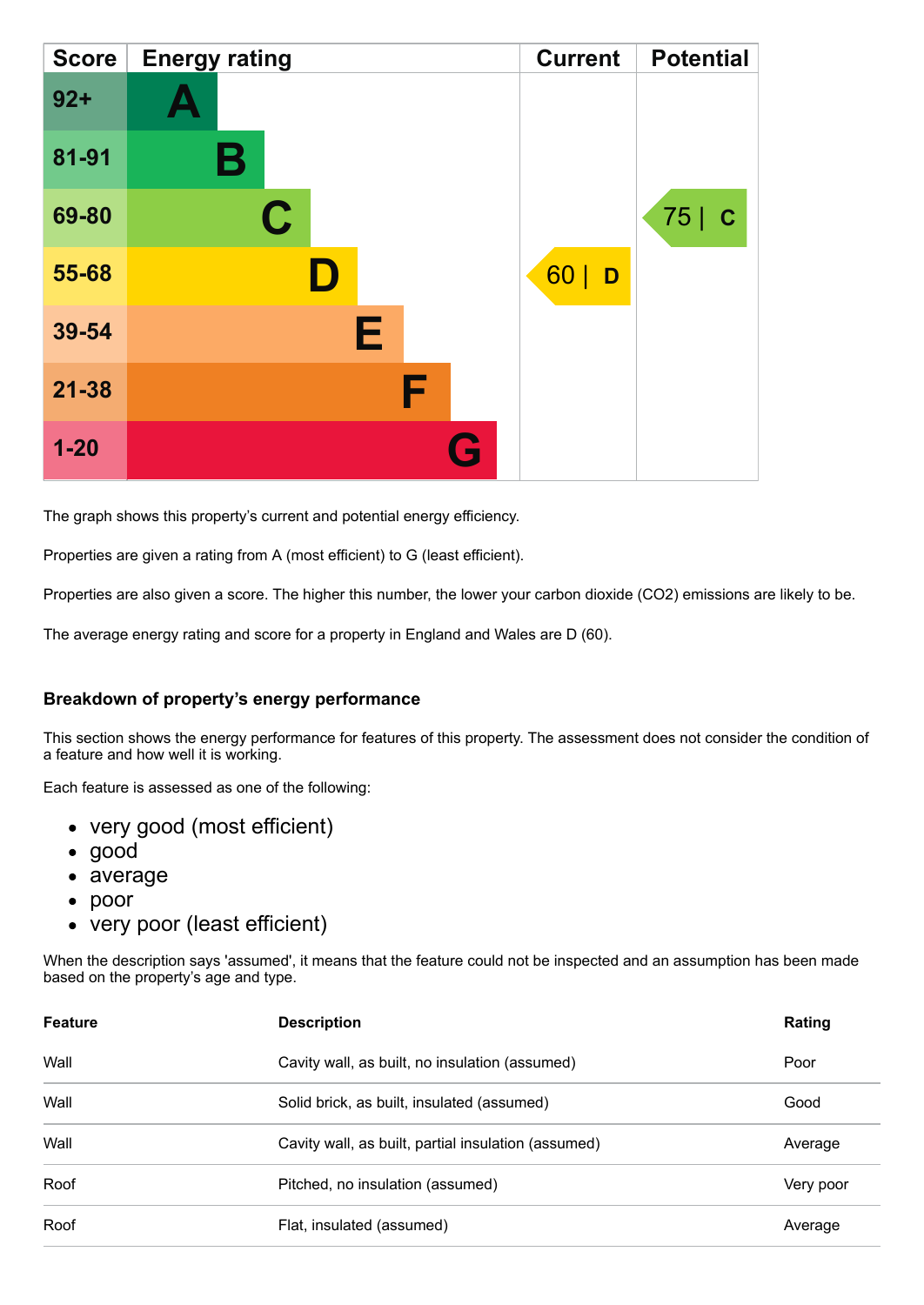| <b>Feature</b>       | <b>Description</b>                          | Rating  |
|----------------------|---------------------------------------------|---------|
| Roof                 | Roof room(s), limited insulation (assumed)  | Average |
| Window               | Mostly double glazing                       | Average |
| Main heating         | Boiler and radiators, mains gas             | Good    |
| Main heating control | Programmer, room thermostat and TRVs        | Good    |
| Hot water            | From main system                            | Good    |
| Lighting             | Low energy lighting in 53% of fixed outlets | Good    |
| Floor                | Suspended, no insulation (assumed)          | N/A     |
| Secondary heating    | None                                        | N/A     |

# **Primary energy use**

The primary energy use for this property per year is 232 kilowatt hours per square metre (kWh/m2).

#### What is primary energy use?  $\blacktriangleright$

#### **Environmental impact of this property**

One of the biggest contributors to climate change is carbon dioxide (CO2). The energy used for heating, lighting and power in our homes produces over a quarter of the UK's CO2 emissions.

#### **An average household produces**

6 tonnes of CO2

#### **This property produces**

### **This property's potential production**

3.9 tonnes of CO2

6.4 tonnes of CO2

By making the [recommended changes,](#page-3-0) you could reduce this property's CO2 emissions by 2.5 tonnes per year. This will help to protect the environment.

Environmental impact ratings are based on assumptions about average occupancy and energy use. They may not reflect how energy is consumed by the people living at the property.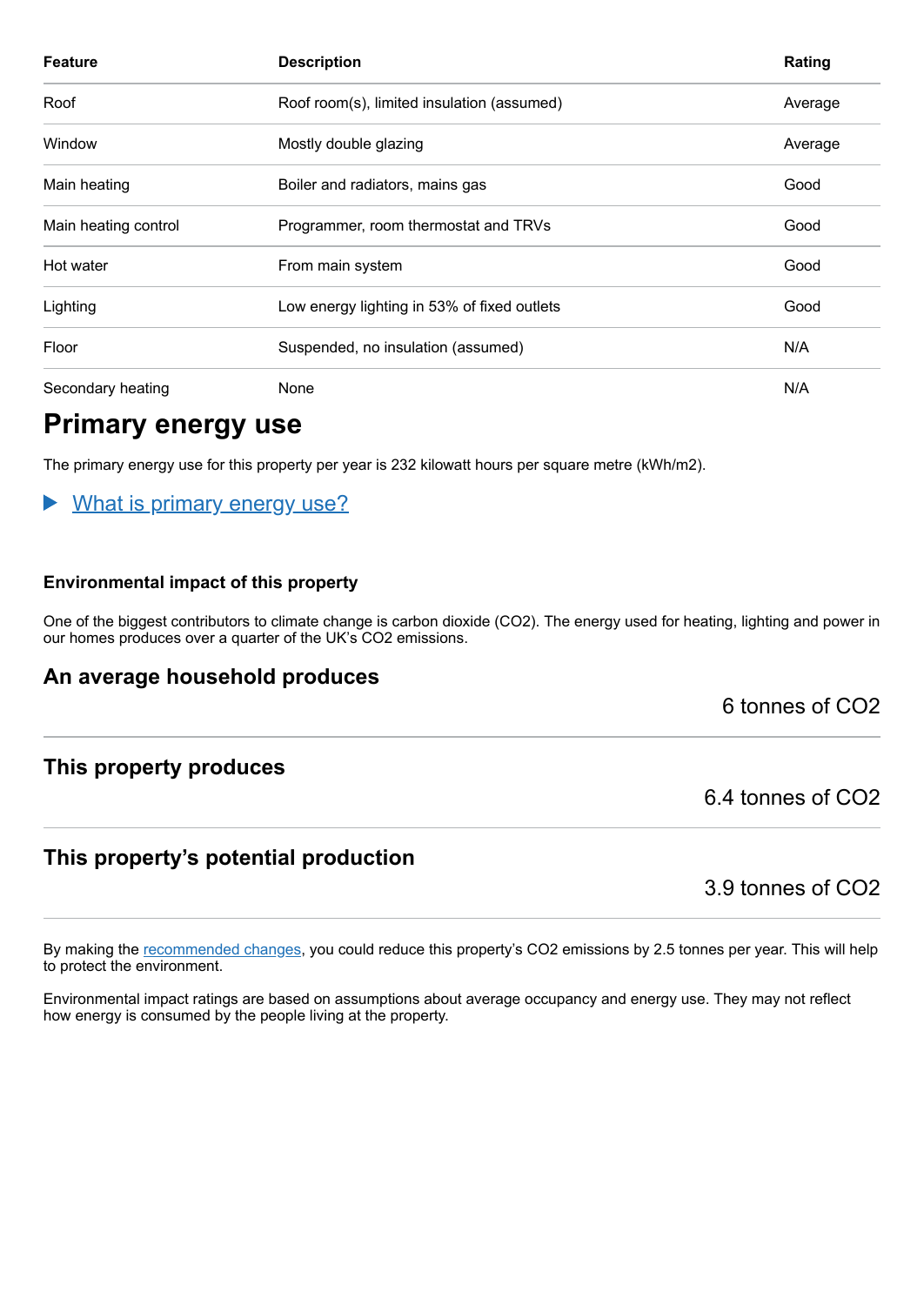#### <span id="page-3-0"></span>**How to improve this property's energy performance**

Making any of the recommended changes will improve this property's energy efficiency.

If you make all of the recommended changes, this will improve the property's energy rating and score from D (60) to C (75).

What is an energy rating?

# **Recommendation 1: Room-in-roof insulation**

Room-in-roof insulation

#### **Typical installation cost**

| <b>Typical yearly saving</b>                         |      |
|------------------------------------------------------|------|
|                                                      | £50  |
| Potential rating after carrying out recommendation 1 |      |
|                                                      | 62 D |

# **Recommendation 2: Cavity wall insulation**

Cavity wall insulation

**Typical installation cost**

**Typical yearly saving**

#### **Potential rating after carrying out recommendations 1 and 2**

# **Recommendation 3: Floor insulation (suspended floor)**

Floor insulation (suspended floor)

#### **Typical installation cost**

£800 - £1,200

£500 - £1,500

£133

66 | D

Potential energy

rating

**C**

£1,500 - £2,700

**Typical yearly saving**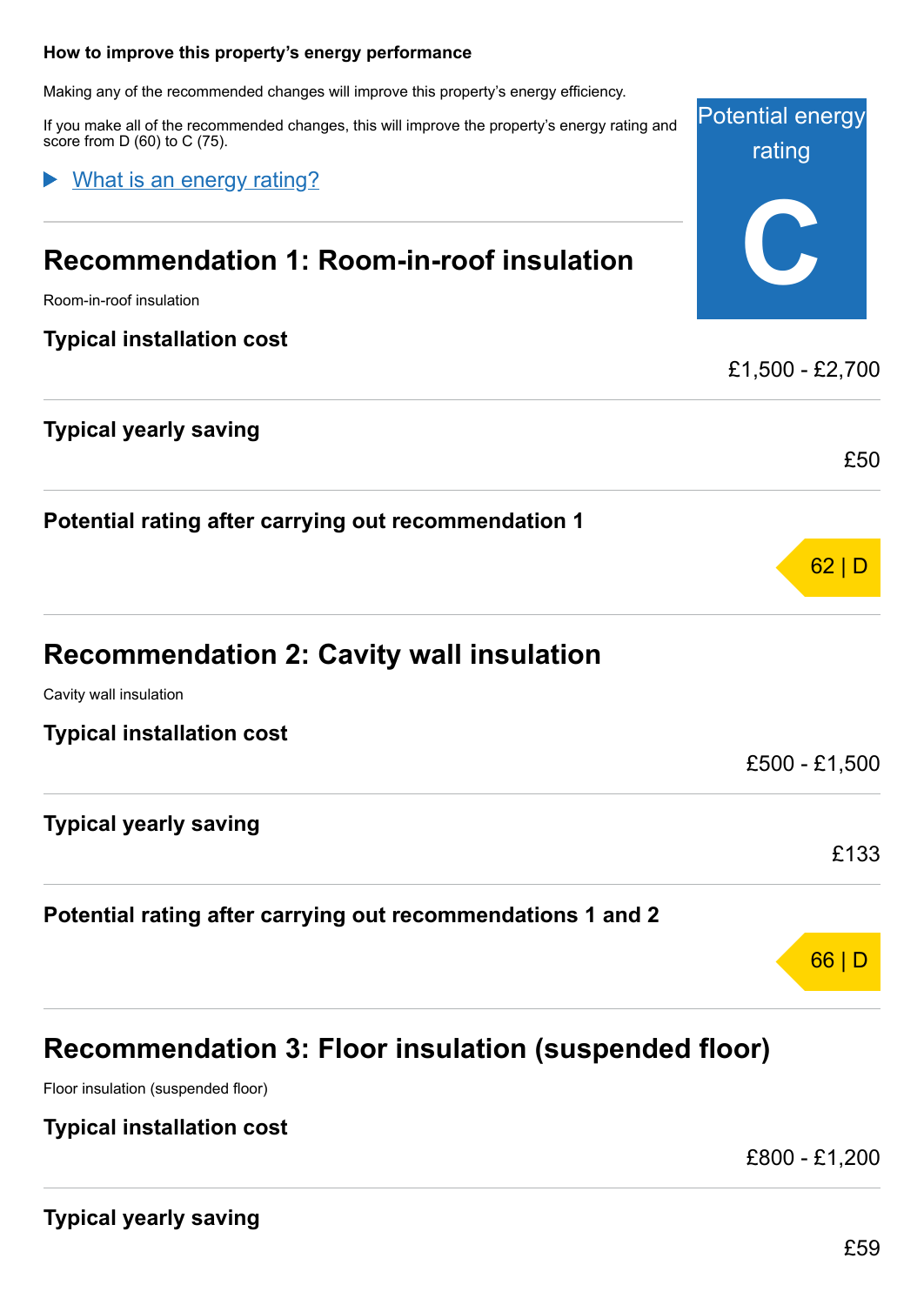| <b>Recommendation 4: Low energy lighting</b>                                                            |                 |
|---------------------------------------------------------------------------------------------------------|-----------------|
| Low energy lighting                                                                                     |                 |
| <b>Typical installation cost</b>                                                                        |                 |
|                                                                                                         | £40             |
| <b>Typical yearly saving</b>                                                                            |                 |
|                                                                                                         | £42             |
| Potential rating after carrying out recommendations 1 to 4                                              |                 |
|                                                                                                         | 68              |
| Recommendation 5: Solar photovoltaic panels, 2.5 kWp                                                    |                 |
| Solar photovoltaic panels                                                                               |                 |
| <b>Typical installation cost</b>                                                                        |                 |
|                                                                                                         | £3,500 - £5,500 |
| <b>Typical yearly saving</b>                                                                            |                 |
|                                                                                                         | £360            |
| Potential rating after carrying out recommendations 1 to 5                                              |                 |
|                                                                                                         | 75 C            |
| <b>Paying for energy improvements</b>                                                                   |                 |
| Find energy grants and ways to save energy in your home. (https://www.gov.uk/improve-energy-efficiency) |                 |
|                                                                                                         |                 |

**Estimated energy use and potential savings**

**Estimated yearly energy cost for this property**

68 | D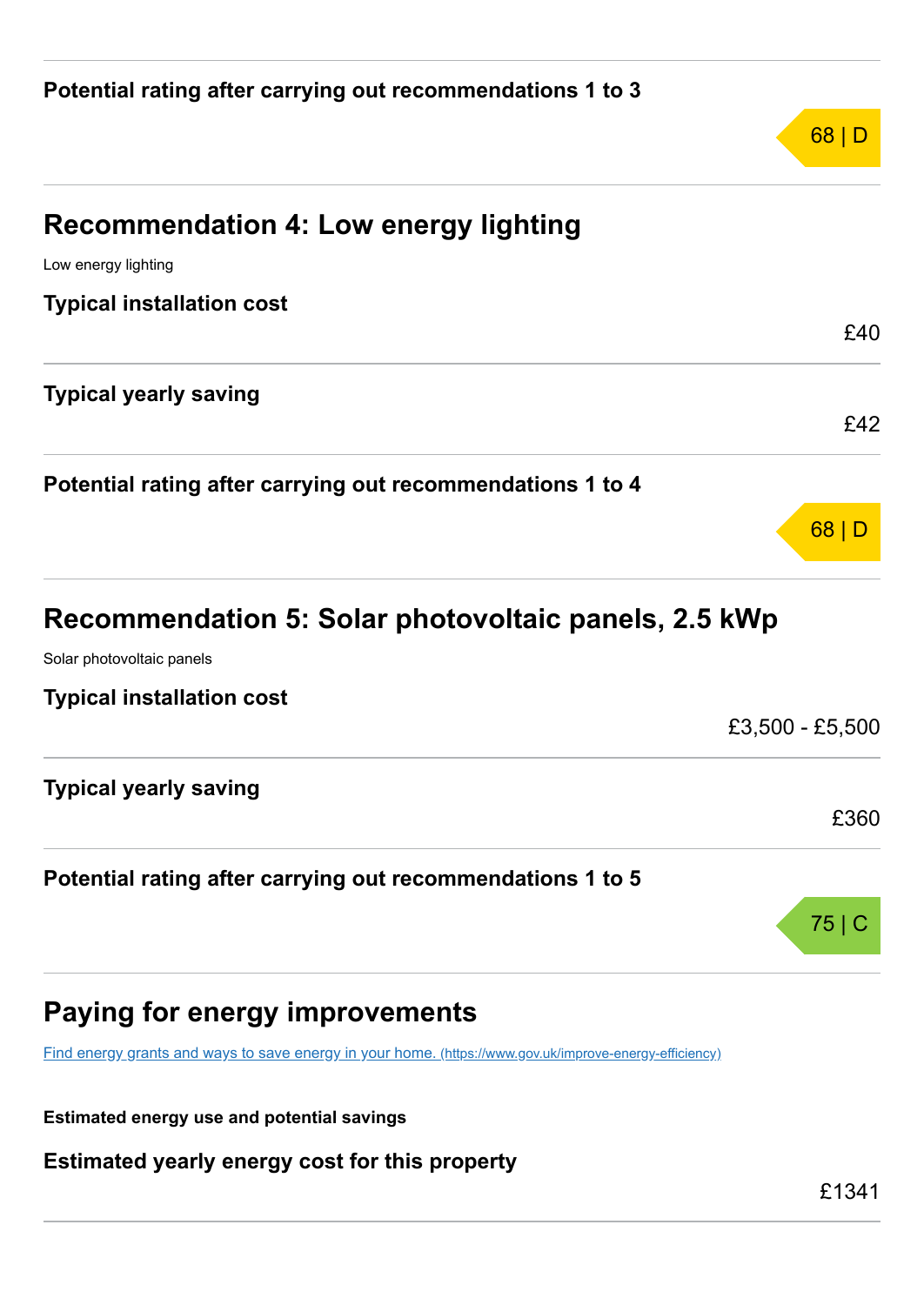The estimated cost shows how much the average household would spend in this property for heating, lighting and hot water. It is not based on how energy is used by the people living at the property.

The estimated saving is based on making all of the recommendations in [how to improve this property's energy performance.](#page-3-0)

For advice on how to reduce your energy bills visit Simple Energy Advice [\(https://www.simpleenergyadvice.org.uk/\)](https://www.simpleenergyadvice.org.uk/).

# **Heating use in this property**

Heating a property usually makes up the majority of energy costs.

### **Estimated energy used to heat this property**

### **Space heating**

21945.0 kWh per year

### **Water heating**

2322.0 kWh per year

### **Potential energy savings by installing insulation**

| <b>Type of insulation</b>     | Amount of energy saved |
|-------------------------------|------------------------|
| <b>Loft insulation</b>        | 2925 kWh per year      |
| <b>Cavity wall insulation</b> | 3141 kWh per year      |

You might be able to receive Renewable Heat Incentive payments [\(https://www.gov.uk/domestic-renewable-heat-incentive\)](https://www.gov.uk/domestic-renewable-heat-incentive). This will help to reduce carbon emissions by replacing your existing heating system with one that generates renewable heat. The estimated energy required for space and water heating will form the basis of the payments.

#### **Contacting the assessor and accreditation scheme**

This EPC was created by a qualified energy assessor.

If you are unhappy about your property's energy assessment or certificate, you can complain to the assessor directly.

If you are still unhappy after contacting the assessor, you should contact the assessor's accreditation scheme.

Accreditation schemes are appointed by the government to ensure that assessors are qualified to carry out EPC assessments.

# **Assessor contact details**

#### **Assessor's name**

Jason Franklin

**Telephone** 023 8022 1188